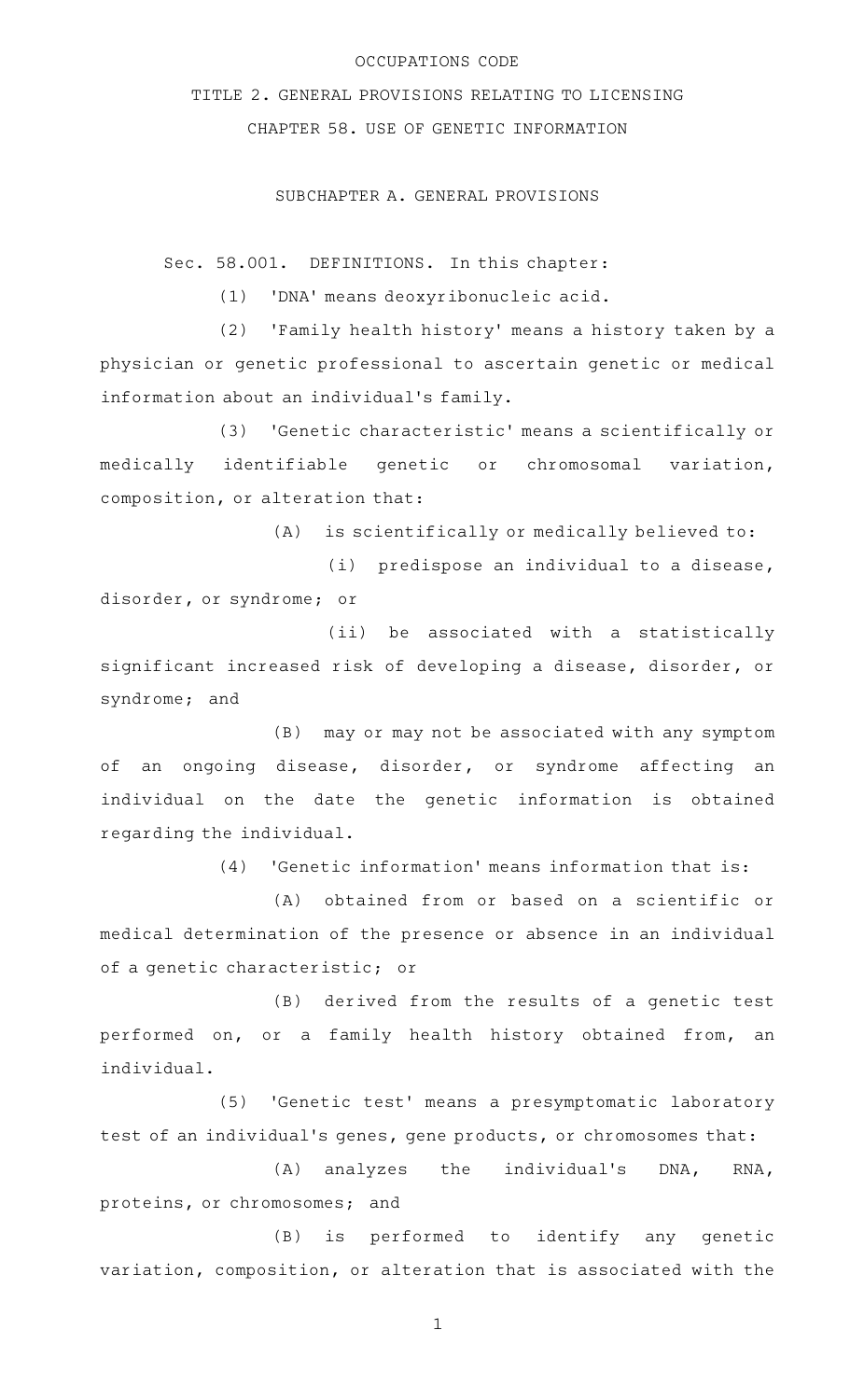individual's having a statistically increased risk of:

(i) developing a clinically recognized disease, disorder, or syndrome; or

(ii) being a carrier of a clinically recognized disease, disorder, or syndrome.

The term does not include a blood test, cholesterol test, urine test, or other physical test used for a purpose other than determining a genetic or chromosomal variation, composition, or alteration in a specific individual.

(6) 'Licensing authority' means a state agency or political subdivision that issues an occupational license.

(7) 'Occupational license' means a license, certificate, registration, permit, or other form of authorization required by law or rule that must be obtained by an individual to engage in a particular business or occupation.

 $(8)$  'Political subdivision' means a municipality, county, or special district or authority. The term includes a school district.

(9) 'RNA' means ribonucleic acid.

(10) 'State agency' means a department, board, bureau, commission, committee, division, office, council, or agency in the executive or judicial branch of state government. Added by Acts 2003, 78th Leg., ch. 1276, Sec. 14.001(a), eff. Sept.

1, 2003.

SUBCHAPTER B. USE AND RETENTION OF GENETIC INFORMATION

Sec. 58.051. CERTAIN USES OF GENETIC INFORMATION PROHIBITED. A licensing authority may not deny an application for an occupational license, suspend, revoke, or refuse to renew an occupational license, or take any other disciplinary action against a license holder based on the refusal of the license applicant or license holder to:

 $(1)$  submit to a genetic test;

 $(2)$  submit a family health history;

(3) disclose whether the applicant or holder has submitted to a genetic test; or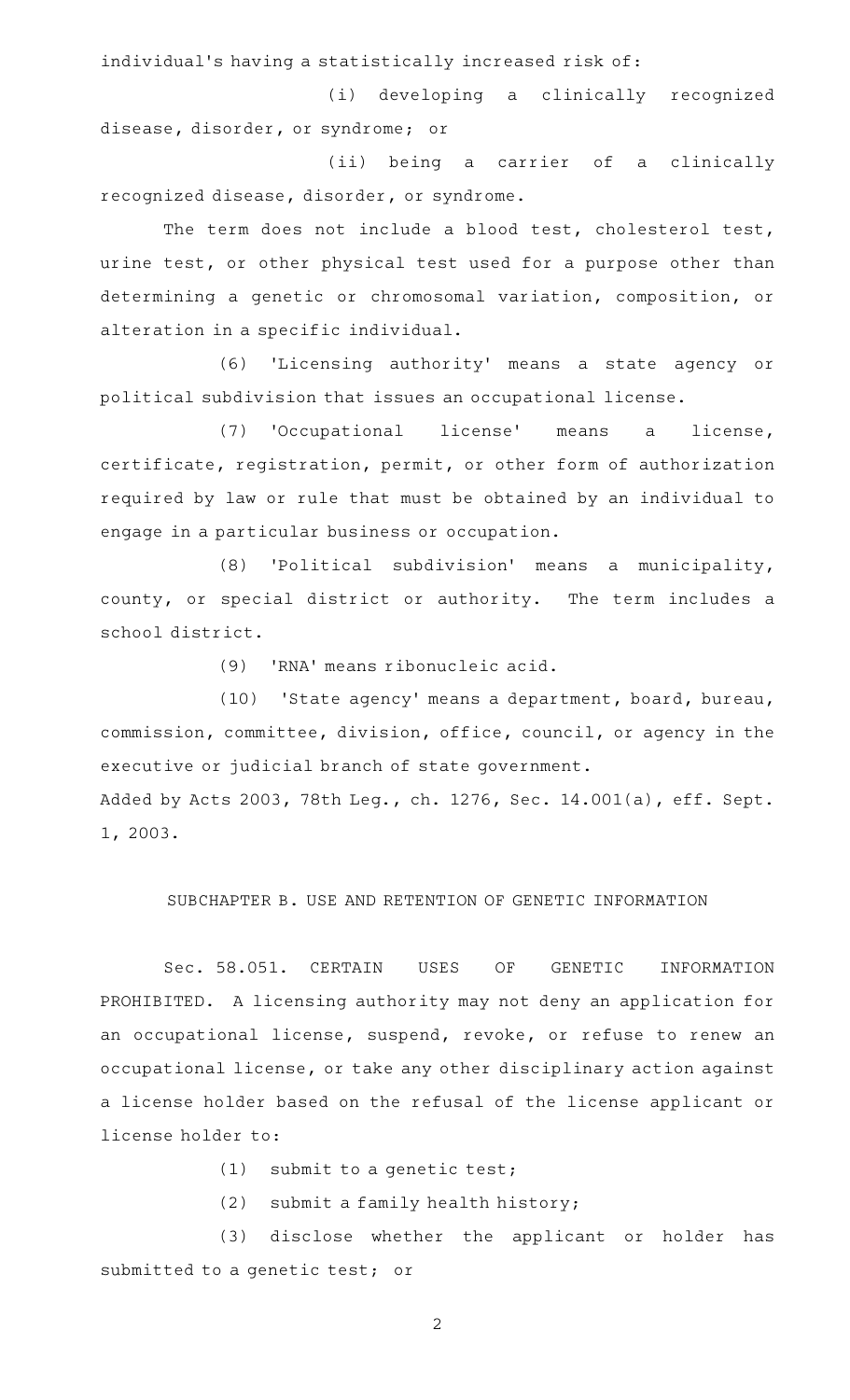(4) disclose the results of any genetic test to which the applicant or holder has submitted. Added by Acts 2003, 78th Leg., ch. 1276, Sec. 14.001(a), eff. Sept. 1, 2003.

Sec. 58.052. DESTRUCTION OF SAMPLE MATERIAL; EXCEPTIONS. A sample of genetic material obtained from an individual for a genetic test shall be destroyed promptly after the purpose for which the sample was obtained is accomplished unless:

 $(1)$  the sample is retained under a court order;

(2) the individual authorizes retention of the sample for medical treatment or scientific research;

(3) the sample was obtained for research that is cleared by an institutional review board and retention of the sample is:

(A) under a requirement the institutional review board imposes on a specific research project; or

(B) authorized by the research participant with institutional review board approval under federal law; or

(4) the sample was obtained for a screening test established by the Texas Department of Health under Section [33.011](http://www.statutes.legis.state.tx.us/GetStatute.aspx?Code=HS&Value=33.011), Health and Safety Code, and performed by that department or a laboratory approved by that department.

Added by Acts 2003, 78th Leg., ch. 1276, Sec. 14.001(a), eff. Sept. 1, 2003.

## SUBCHAPTER C. DISCLOSURE OF GENETIC INFORMATION; CONFIDENTIALITY; EXCEPTIONS

Sec. 58.101. DISCLOSURE OF TEST RESULTS TO INDIVIDUAL TESTED. An individual who submits to a genetic test has the right to know the results of the test. On written request by the individual, the entity that performed the test shall disclose the test results to:

 $(1)$  the individual; or

(2) a physician designated by the individual. Added by Acts 2003, 78th Leg., ch. 1276, Sec. 14.001(a), eff. Sept.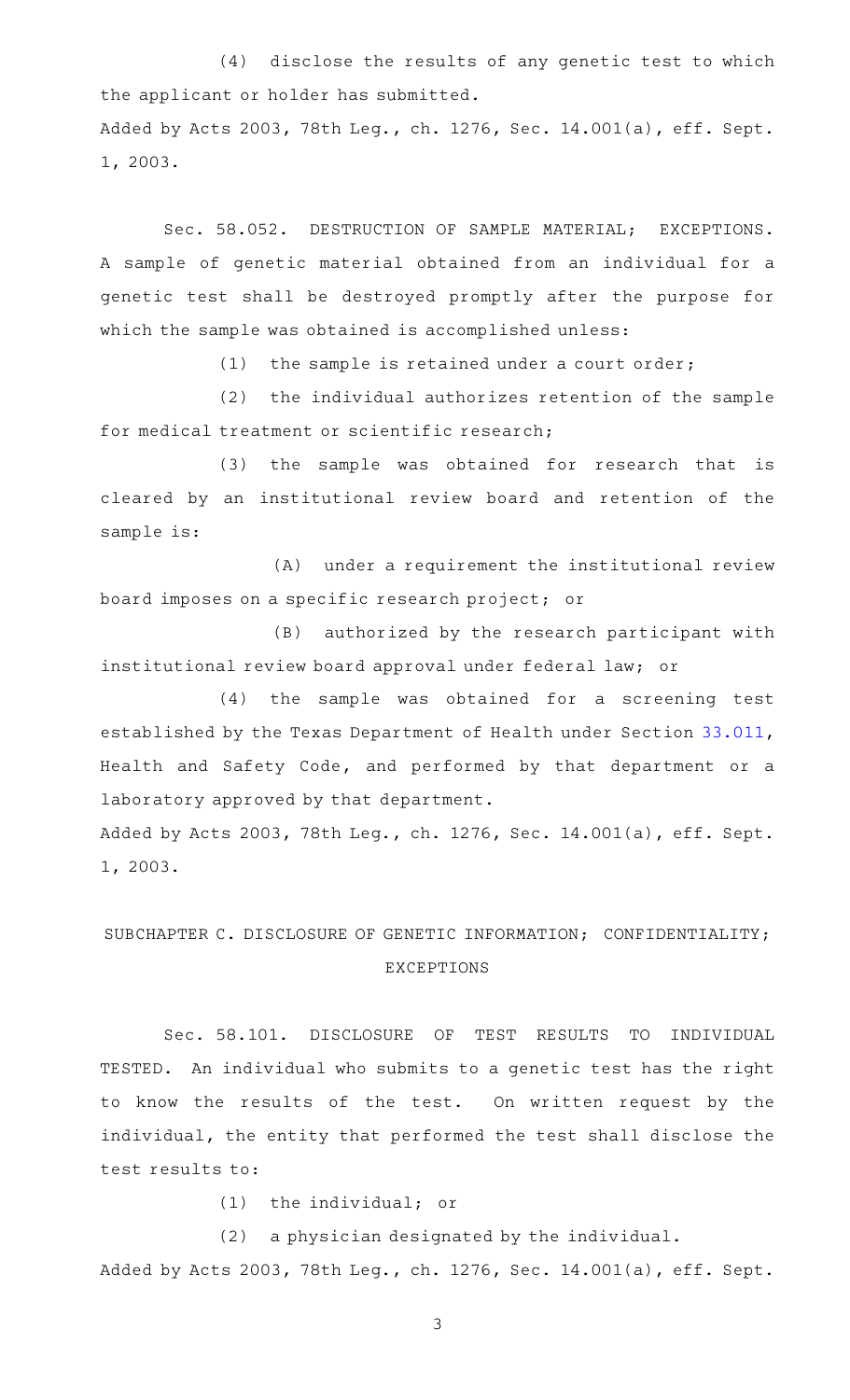1, 2003.

Sec. 58.102. CONFIDENTIALITY OF GENETIC INFORMATION. (a) Except as provided by Section [58.103](http://www.statutes.legis.state.tx.us/GetStatute.aspx?Code=OC&Value=58.103), genetic information is confidential and privileged regardless of the source of the information.

(b) A person who holds genetic information about an individual may not disclose or be compelled to disclose, by subpoena or otherwise, that information unless the disclosure is specifically authorized as provided by Section [58.104.](http://www.statutes.legis.state.tx.us/GetStatute.aspx?Code=OC&Value=58.104)

(c) This section applies to a redisclosure of genetic information by a secondary recipient of the information after disclosure of the information by an initial recipient. Added by Acts 2003, 78th Leg., ch. 1276, Sec. 14.001(a), eff. Sept. 1, 2003.

Sec. 58.103. EXCEPTIONS TO CONFIDENTIALITY. (a) Subject to Subchapter G, Chapter [411](http://www.statutes.legis.state.tx.us/GetStatute.aspx?Code=GV&Value=411), Government Code, genetic information may be disclosed without an authorization under Section [58.104](http://www.statutes.legis.state.tx.us/GetStatute.aspx?Code=OC&Value=58.104) if the disclosure is:

(1) authorized under a state or federal criminal law relating to:

 $(A)$  the identification of individuals; or

(B) a criminal or juvenile proceeding, an inquest, or a child fatality review by a multidisciplinary child-abuse team;

(2) required under a specific order of a state or federal court;

(3) for the purpose of establishing paternity as authorized under a state or federal law;

 $(4)$  made to provide genetic information relating to a decedent and the disclosure is made to the blood relatives of the decedent for medical diagnosis; or

(5) made to identify a decedent.

(b) Genetic information may be disclosed without an authorization under Section [58.104](http://www.statutes.legis.state.tx.us/GetStatute.aspx?Code=OC&Value=58.104) if:

 $(1)$  the disclosure is for information from a research